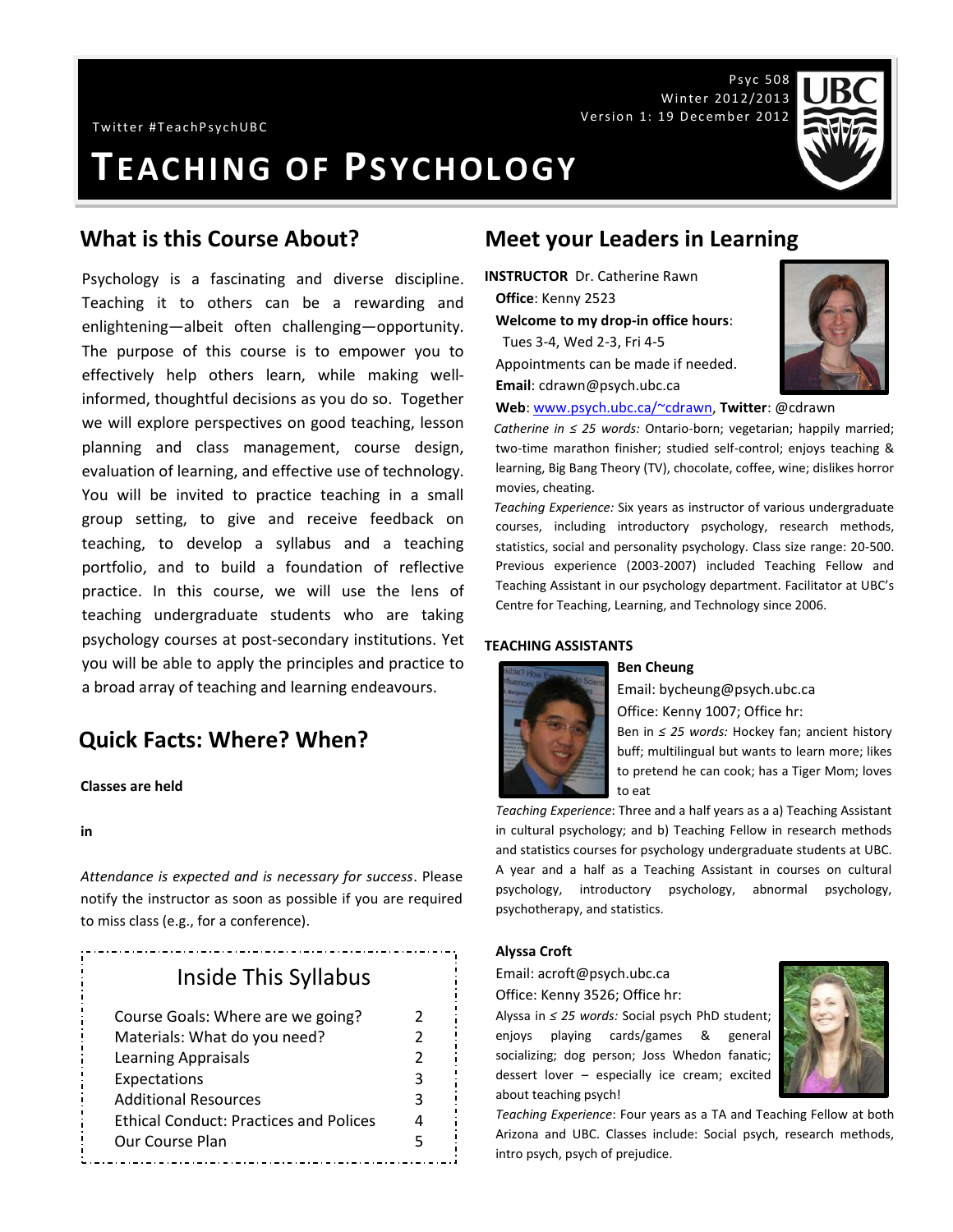

I designed this course with specific goals in mind. Overall, the purpose of this course is to empower you to effectively help others learn while making well-informed, thoughtful decisions as you do so. To this end, by the end of this course, you should be able to...

- 1. identify and explain the basic principles of good teaching (e.g., preparation, organization, class management, fairness, communication, reflective practice);
- 2. design and teach a lesson that includes appropriate learning objectives and appraisals of whether that learning occurred;
- 3. thoughtfully design a syllabus for a course you might teach, including defensible policies, a sequence of readings and topics, and a learning assessment plan;
- 4. articulate your views about teaching and learning in a teaching statement;
- 5. find and evaluate scholarly and experience-based advise about teaching and learning issues;
- 6. communicate explicitly, both verbally and in writing, your rationale behind your teaching and learning decisions;
- 7. review others' teaching practice;

.

- 8. use peer reviews and self-evaluation of your teaching to improve it;
- 9. discuss issues of teaching and learning with colleagues in a thoughtful way.

# **Materials: What Do You Need?**

**1. REQUIRED TEXTBOOK** Goss Lucas, S., & Bernstein, D. A. (2005). *Teaching psychology: A step by step guide***.** New York, NY: Psychology Press (Taylor & Francis Group).

PURCHASE OPTIONS: A hard copy of the text is available to buy from the UBC bookstore. Although I recommend having a hard copy to easily refer to in class and in the future, you also can buy access to the electronic version using Google Books, or other applications via Amazon.ca (e.g., Kindle).

**2. REQUIRED** *CONNECT* **COURSE WEBSITE** Our course website i[s http://elearning.ubc.ca/connect/.](http://elearning.ubc.ca/connect/) Log in using your CWL. Download notes and resources, view announcements, discuss course material with your classmates, and more! You are responsible for checking this site frequently. Because this is a course about teaching, you will each be receiving "Build" or "Instructor" level access so you can explore behind-thescenes. To maintain your privacy, grades will not be posted on Connect.

# **Learning Appraisals:** How Will We Know If We Have Met Our Goals?

**PARTICIPATION (20%)** Top marks will reflect consistent, thoughtful contributions throughout the course that integrate readings with personal teaching and learning experiences and to other course material. Twelve meetings will be weighted 1.5 points per meeting (total: 18%), for which a score of .5 reflects simple attendance, 1 reflects coming to class prepared and engaged, and 1.5 reflects an outstanding contribution that enhances the quality of that class period. The remaining 2% will reflect an overall assessment of quality of your contributions toward the success of the course (i.e., to what extent have you helped your peers' professional development in teaching).

**PORTFOLIO (80%)** Throughout the term, you will be required to submit portions and/or drafts of portfolio elements. In addition to paper copies, you are welcome to create an online portfolio to showcase your development (e.g., using UBC blogs, [http://blogs.ubc.ca/\)](http://blogs.ubc.ca/). Evaluation will take a mastery (rather than comparative) orientation. Specific criteria will be explained and developed throughout the course, with input from the class. See the Course Plan at the end of this document for deadlines.

- 1. Teaching statement (initial and revised) (15%)
- 2. Summary of teaching experience (-5% if missing)
- 3. All previous Student Evaluations of Teaching, both qualitative and quantitative (-5% if missing)
- 4. Formative lesson plan, feedback, and self-evaluation (-5% if missing)
- 5. Summative lesson plan, feedback, self-evaluation, learning appraisals (e.g., exam questions, rubrics) (20%)
- 6. Syllabus with rationale (25%)
- 7. Summary and Goals (Including evaluation of what you have learned about yourself as a teacher this term, and where are you headed next as a teacher and psychologist) (20%)

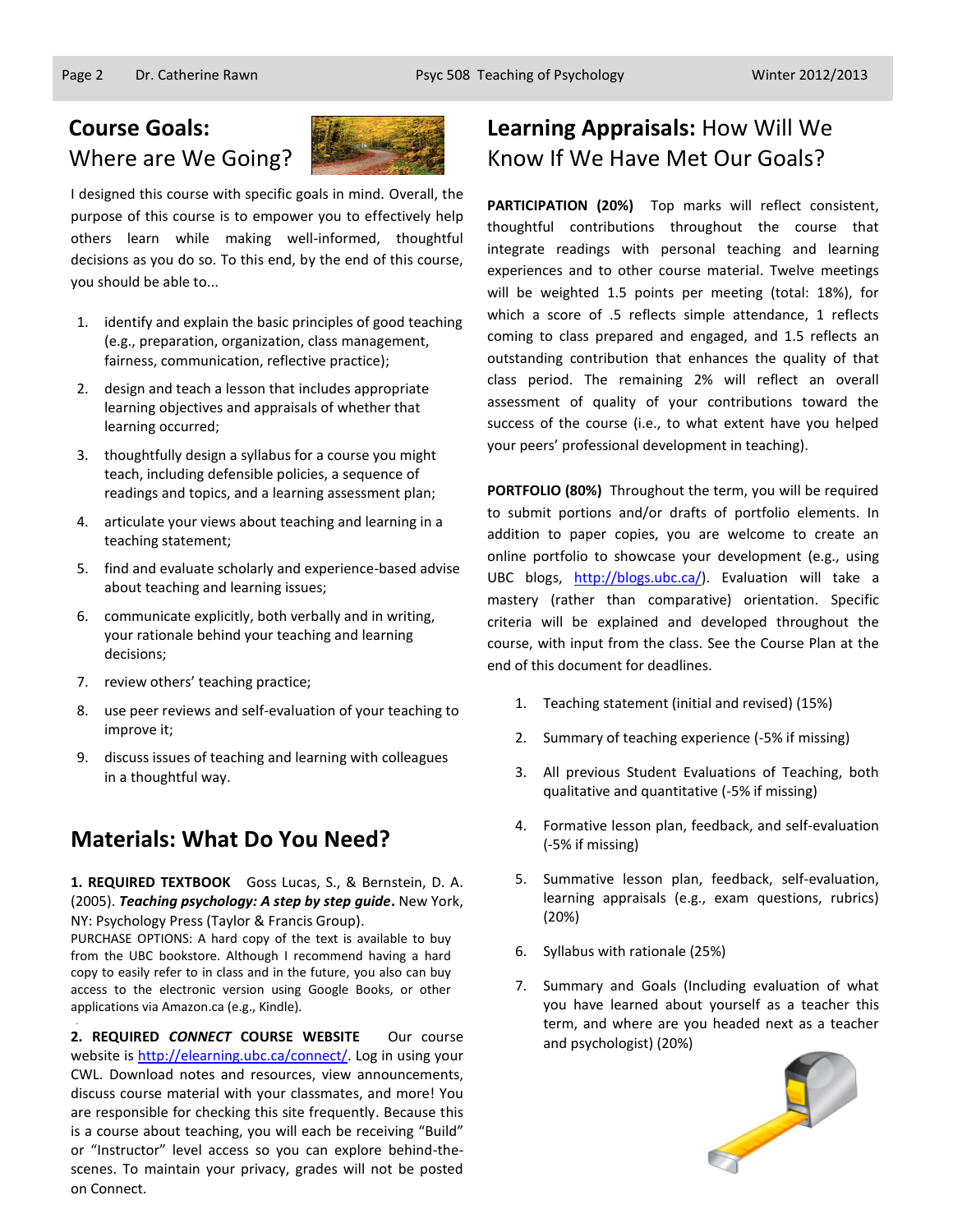### **What We Expect from You**

**PARTICIPATION** This course is designed to be experiential, involving demonstrations, discussions, class activities and writing, and regular feedback. Much class time will be based on discussion, reflection, and practicing teaching skills. Success in this class depends upon your active participation.

**ATTENDANCE** Please come to every class prepared to participate in your learning. Bring a pen and some paper (in addition to a laptop, if you choose to bring one), and an open mind. *If you must miss class,* you must notify the instructor as soon as possible before that class period. You are responsible for obtaining missed notes and important announcements. You will not be able to regain participation points for unexcused missed classes.

**RESPECTFUL & ETHICAL CONDUCT** You are expected to treat all your classmates, the Teaching Team, and yourself with respect at all times, both in and out of the classroom, face-toface and in writing (e.g., on email). This includes arriving to class prepared and on time, staying on task, and minimizing distractions for other students.

**ON TIME ASSIGNMENTS** You are responsible for ensuring your assignments are handed in on time. The typical late deduction will be 10% of the maximum points for the assignment per day it is late; however, some reasonable accommodations may be made in special cases. If you are unable to meet a deadline, please contact your instructor as soon as possible.

**FEEDBACK AND ONGOING DIALOGUE** Especially in a course about teaching, we encourage you to consider and question all aspects of the course. We invite you to share your thoughts and suggestions with us and be open to working together to make this course a positive and worthwhile experience for all of us.

# **What You Can Expect from Us**

**AVAILABLE** We are here to help you and your classmates in your choice to succeed. Visiting the Teaching Team in person is typically more effective than email for clearing up questions and discussing the course and teaching in depth.

As developing teachers, it can be extremely useful to attend others' lessons. Your instructor is teaching Introduction to Psychology MWF 12-1 in Buchanan A101, as well as Special Topics Psyc 208 Section 002 TTh 11-12:30 in Buchanan A201. You are always welcome to drop by to any lesson; advance notice (and a chance for a feedback/debrief discussion) would be appreciated but is not required. If you would like to visit other faculty member's classes at any point during the term, we can help you arrange that.

**PARTICIPATION** We will make every effort to keep you interested in class by mixing things up and getting you involved in learning activities designed to help you learn. **We will ask you to do only those activities that we believe will help you learn**. To help document active learning, we may take some **PHOTOGRAPHS** throughout the term. Please see your instructor within the first two weeks of the course if you have serious concerns about this.

**FEEDBACK** We will endeavour to provide you with feedback on learning appraisals (e.g., essays, exams) as promptly and as with as much detail as possible to facilitate your learning.

**RESPECTFUL & ETHICAL CONDUCT** At all times, we aim to treat each of you with respect, and to make all course decisions with the highest standard of ethics in mind. If you feel you are being treated unfairly or disrespected by us or a classmate, we invite you to talk to us so we can sort out the issue together. To be clear: such a discussion would not impact your grade.

**A NOTE ON WITHDRAWING FROM THIS COURSE**  Sometimes people find that they are unable or unwilling to handle the demands of a course. If you find yourself in this situation, I encourage you to talk to one of your Leaders in Learning (me or a TA) for advice. If you wish to withdraw from this course without any record of the course on your transcript, you must do so before January 14. If you wish to withdraw from this course with only a withdrawal standing of "W" on your transcript, you must do so before February 8.



# **Additional Resources**

**CENTRE FOR TEACHING, LEARNING, AND TECHNOLOGY** This is UBC's campus-wide resource for professional development. See <http://ctlt.ubc.ca/> for copious online resources and workshop offerings.

**SOCIETY FOR THE TEACHING OF PSYCHOLOGY** Division 2 of the APA. Student memberships are just \$25 and include a subscription to the journal *Teaching of Psychology*. Their website<http://teachpsych.org/> hosts a variety of resources, including the *Office of Teaching Resources in Psychology (OTRP)*. Find peer-reviewed syllabi, award-winning materials, e-books on teaching topics, and much more.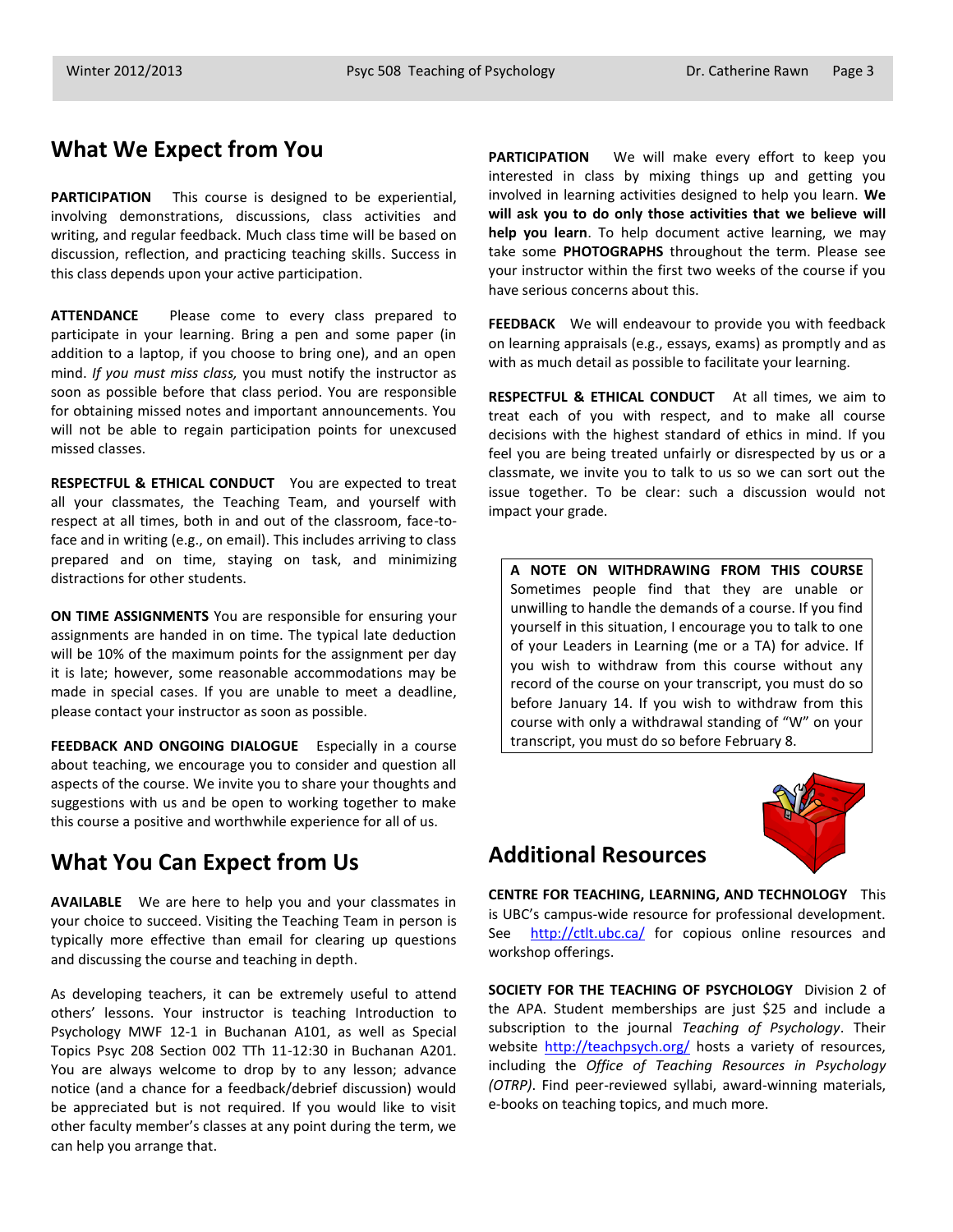# **Ethical Conduct: Practices and Policies**

Don't Cheat. Don't Plagiarize. It's Not Worth It. Read on For Key Definitions, Consequences, and Ways to Act Ethically

*Note: What follows is the full version of this statement I have framed for my undergraduate students' attention. It is just as relevant for graduate students, and offers a perspective you may not have considered before. –CR*

Don't try it, don't do it. The consequences are more severe than you may think: you will fail the assignment or test, you may fail the course, you may be expelled from University, and unable to attend any other postsecondary institution in the future. Think about the long-term implications of that outcome in your life.

### **Psychology Department's Position on Academic Misconduct**

Cheating, plagiarism, and other forms of academic misconduct are very serious concerns of the University, and the Department of Psychology has taken steps to alleviate them. In the first place, the Department has implemented software that can reliably detect cheating on multiple-choice exams by analyzing the patterns of students' responses. In addition, the Department subscribes to *TurnItIn* — a service designed to detect and deter plagiarism. All materials (term papers, lab reports, etc.) that students submit for grading will be compared to over 5 billion pages of content located on the Internet or in TurnItIn's own proprietary databases. The results of these comparisons are compiled into customized "Originality Reports" containing several, sensitive measures of plagiarism; instructors receive copies of these reports for every student in their classes.

During exams, the instructor and invigilators reserve the right to move students in their seating arrangement with no explanation provided.

In all cases of suspected academic misconduct, the parties involved will be pursued to the fullest extent dictated by the guidelines of the University. Strong evidence of cheating or plagiarism may result in a zero credit for the work in question. According to the University Act (section 61), the President of UBC has the right to impose harsher penalties including (but not limited to) a failing grade for the course, suspension from the University, cancellation of scholarships, or a notation added to a student's transcript. For details on pertinent University policies and procedures, please see Chapter 5 in the UBC Calendar [\(http://students.ubc.ca/calendar\)](http://students.ubc.ca/calendar).

### **Why is Academic Misconduct Treated So Harshly?**

Some people don't feel like cheating on a test or taking a sentence or two from someone else's paper without citing it is a big deal. Here's a bit of insight into why we care so much. In the academic community—a community of which you are now a part—**we deal in ideas**. That's our currency, our way of advancing knowledge. By representing others ideas in an honest way, we are (1) respecting the rules of this academic community, and (2) showcasing how our own novel ideas are distinct from but relate to their ideas. **Welcome to the academic community. You are expected to act honestly and ethically, just like the rest of us.**

### **Participating in the Academic Community Ethically**

What can you do to ensure you are acting ethically? First, recognize that all graded work in this course, unless otherwise specified, is to be original work done independently by individuals.

**Visit** *Student to Scholar Research and Writing Tool* UBC Library and Writing Centre offer an online guide to preventing unintentional plagiarism and organizing writing. Visit [http://www.library.ubc.ca/hss/instruction/sts/Whole\\_page.htm](http://www.library.ubc.ca/hss/instruction/sts/Whole_page.htm)

**Use the Library's resources**, including any of the indexes and databases listed under Indexes and Databases, Subject Resources, OneSearch or Metasearch on the Library's website at [http://www.library.ubc.ca.](http://www.library.ubc.ca/) (Not sure which index to use? Click HELP on the library homepage at www.library.ubc.ca or try Subject Resources.) When instructed to do so, you may use sources such as Google/Yahoo/MSN Search/etc. to find articles for assignments in this course, particularly Google Scholar.

**Be careful and critical of what you read and choose to cite.** Reference all material using APA style; if you cannot find a proper reference, question whether that source is appropriate. **Do not** copy and paste text from other sources, even in a draft, as you might unintentionally misrepresent those words as your own in a later draft (which would still qualify as plagiarism).

*If you have any questions about what sources to use or how to cite them without plagiarizing, please see your Instructor or TA before handing in your assignment.*